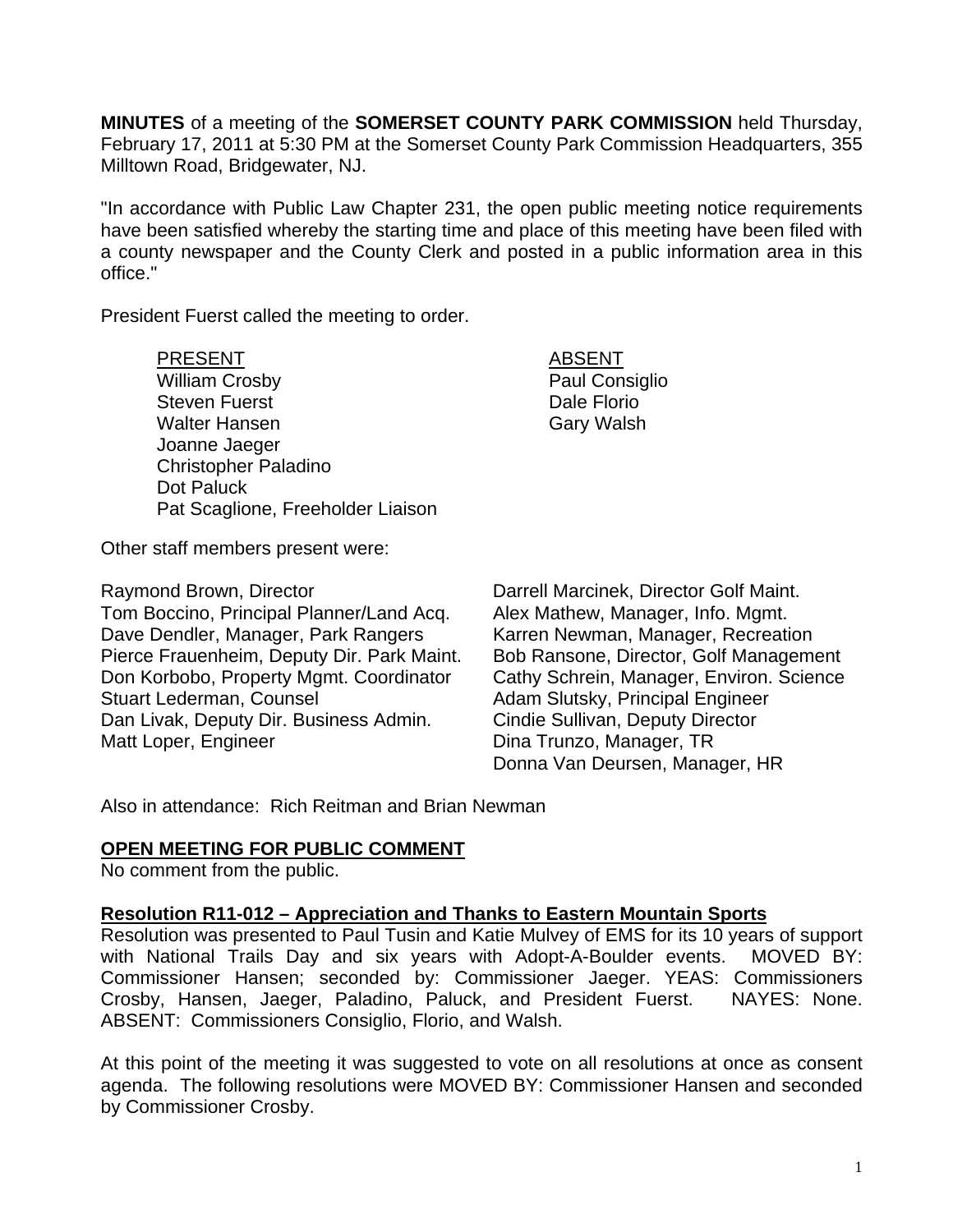# **APPROVAL OF THE MINUTES**

Approval of the minutes of the last regular meeting held January 20, 2011 and the Work Session minutes of February 10, 2011.

# **APPROVAL OF BILLS FOR PAYMENT**

## **Resolution R11-011 - Payment of Claims**

Resolution authorizing payment of bills for \$1,782,026.30 comprising of check numbers 189703-189711, 189500-189702, 190106-190155, and 190380-190431.

# **Resolution R11-013 – Sale of Surplus Equipment**

Resolution authorizes the transfer of surplus equipment to Somerset County for sale and disposal on the Commission's behalf at the County's 2011 public sealed bid auction.

### **Resolution R11-014 – Award of Contract for Irrigation Repair**

Resolution awards a contract to Atlantic Irrigation Specialties and Storr Tractor Company for the second year of a two-year contract for irrigation repair parts. The cost is not to exceed \$15,000.00.

## **Resolution R11-015 – Award of Contract for Golf Course Accessories**

Resolution awards a contract to Fertl Soil Turf Supply, John Deere Landscapes, and Hornung's Golf Products for the second year of a two-year contract for golf course accessories. The cost is not to exceed \$10,000.00.

### **Resolution R11-016 - Award of Contract for Food and Beverage Concession**

Resolution awards a contract to Somerset Golf & Snack, LLC for the fourth year of a fiveyear contract for food and beverage concession services at Warrenbrook Pool, Green Knoll, Quail Brook, Spooky Brook, and Warrenbrook Golf Courses.

### **Resolution R11-017 – Award of Contract for Golf Shop Resale of Merchandise**

Resolution awards a contract to Greg Norman Collection, Inc.; Cutter & Buck, Inc.; Drew & Rodgers, Inc.; Srixon Sports USA, Inc., RJ Shepherd Corp.; Gear for Sports; TRG Group; Nike Golf; American Dry Goods; Ping, Inc.-Karsten Golf, Inc.; Microvision Optical, Inc.; CMC Custom Gifts, Inc.; Range Servant America, Inc.; Ashworth, Inc.; Town Talk MFG Co., Inc.; The Hole View; Acushnet Co.; Sundog Eyewear; Lava Marketing Group; Bridgestone Golf; Ad-Wear & Specialty of Texas; and Hornung Golf Products, Inc. for the fourth year of a fiveyear contract.

### **Resolution R11-018 – Approving the Agreement for the Women's Amateur Public Links Championship**

Resolution approves the agreement with the United States Golf Association to host the event at Neshanic Valley Golf Course in June 2012.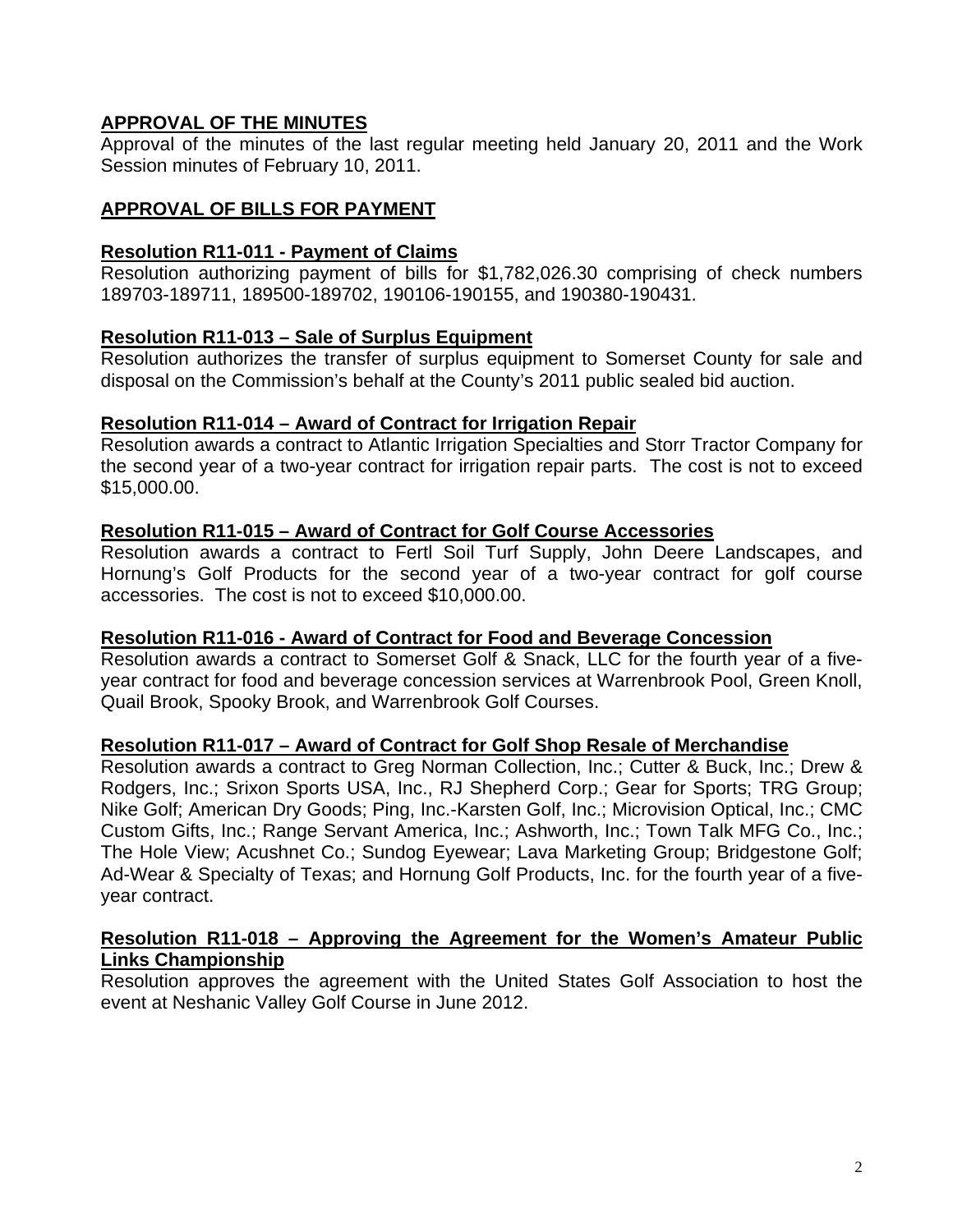## **DIRECTOR'S REPORT**

Director Brown submitted a report for the month of January 2011. Ray introduced Todd Scorzafava as the Commission's new citizen member of the Open Space Advisory Committee.

### **PRESENTATION OF THE 2010 ANNUAL REPORT**

Director Brown presented a PowerPoint overview of the Commission's activities over the past year and as an introduction of the about to be released 2010 Annual Report.

### **COMMISSIONER CORRESPONDENCE**

- 1. Letter thanking Rich Hoffman for the nature walk he led for the veterans.
- 2. Letter from Coldwell Banker regarding the Froh Heim Estate currently on the market.
- 3. Letter from The Steeplechase Cancer Center regarding its tobacco cessation programs.
- 4. Letter from the County acknowledging the contribution of \$30,000.00 from the Regional Center Partnership of Somerset County, Inc. The funds will be used to perform an engineering analysis and design construction plan for the proposed bicycle/pedestrian access improvements.

#### **REPORT OF TREASURER**

Brian Newman provided the Treasurer's report having a book balance of \$312,616.57 as of January 31, 2011.

### **COMMITTEE REPORTS**

### **FINANCE**

Chief Financial Officer Newman explained that the sale of surplus equipment proceeds will be deposited into the Park Commission's miscellaneous revenue account.

### **HUMAN RESOURCES**

Donna Van Deursen, Manager, Human Resources reported that the hiring of seasonal employees has begun.

### **LEISURE SERVICES**

Commissioner Jaeger, Chair of the Committee, submitted a report for the month of January, 2011.

Cindie Sullivan, Deputy Director Leisure Services reported that she has been busy working on the annual report, and the Park Commission is in receipt of a \$3,000.00 grant from the Somerset County Cultural Heritage Commission for the summer concert series.

Cathy Schrein, Manager Environmental Science reported that \$3,000.00 has been received from Johnson & Johnson to sponsor the Project Earth event. The EEC's cross country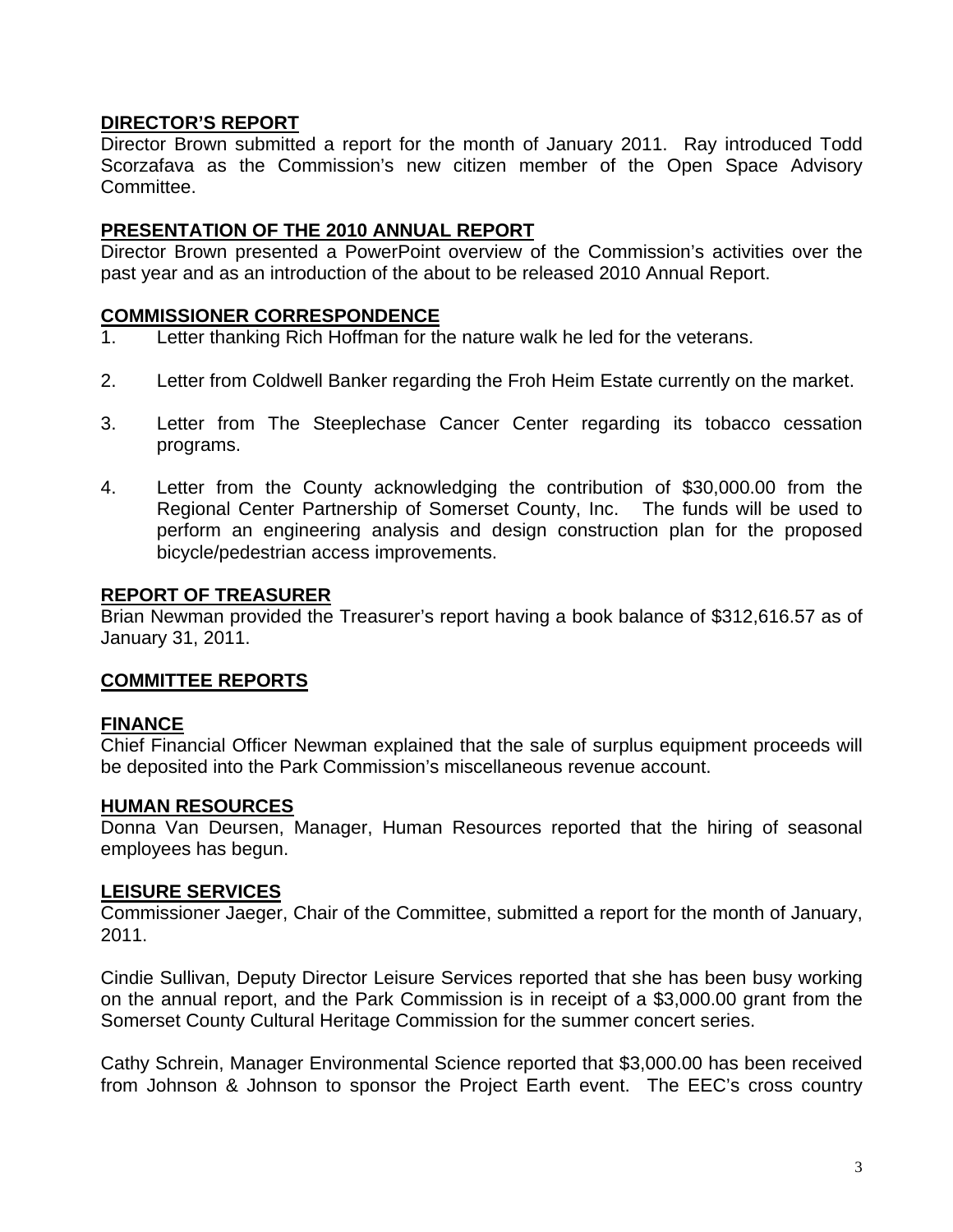skiing trip was successful and the first phase of construction on the EEC Exhibit Hall has been completed.

Dina Trunzo, Manager, TR reported that the adult and teen dance classes are being combined to maximize space. Disability, awareness, and sensitivity training are being conducted. Dina will be attending an ADA seminar with Cindie Sullivan and Pierce Frauenheim to learn about the new ADA requirements and how it will affect the Park Commission. President Fuerst and Commissioner Jaeger inquired if all the facilities had been inspected to ensure compliance and it was suggested to partner with the County Engineering Department to complete that inspection. Dina advised them that there would be a better understanding of the changes after the seminar.

## **GOLF MANAGEMENT**

Commissioner Paluck, Chair of the Committee, submitted a report for the month of January, 2011.

Robert Ransone, Deputy Director Golf Management reported that Neshanic Valley Golf Course may be opened this weekend and the driving range is currently open. There are 300 golfers enrolled in the driving range program at \$500 per golfer.

Counsel Lederman advised that the WAPL contract is ready for execution and that all press releases have been approved and are ready for dissemination. President Fuerst thanked everyone involved for their efforts.

### **BUSINESS ADMINISTRATION**

Dan Livak, Deputy Director/Business Administration submitted his report.

### **INFORMATION MANAGEMENT**

Commissioner Hansen, Chair of the Committee submitted a report for the month of January, 2011.

Alex Mathew, Manager, Information Management reported that the capital project of the Park Commission's hardware and software upgrades is progressing.

### **VISITOR SERVICES**

Commissioner Crosby, Chair of the Committee, submitted a report for the month of January, 2011.

Dave Dendler, Manager Park Rangers reported that work has begun on cleaning up wind and ice damage throughout the park system.

### **PROPERTY MANAGEMENT**

Don Korbobo, Property Management Coordinator reported that he will be inspecting and evaluating four newly acquired parcels.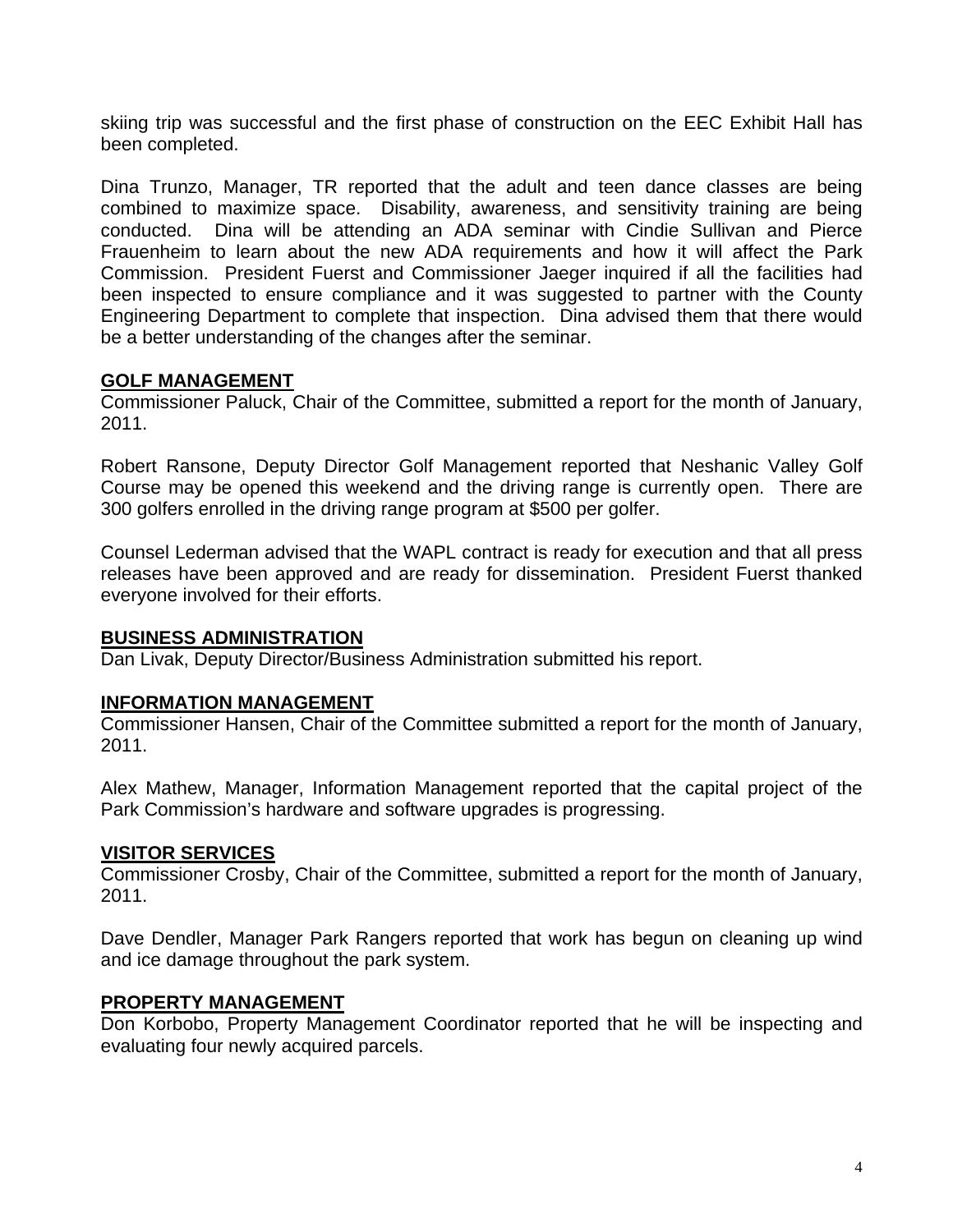### **PLANNING AND LAND ACQUISITION**

Commissioner Paluck, Chair of the Committee, submitted a report for the month of January 2011.

Tom Boccino, Parks Section Principal Planner, Land Acquisition reported that the Open Space Annual Report has been distributed and that there will be more closings in the near future.

#### **CAPITAL FACILIITES – CONSTRUCTION and ENGINEERING**

Commissioner Paladino, Chair of the Committee, submitted a report for the month of January 2011.

Commissioner Paladino expressed his frustration at the delays in the completion of capital projects. Some are four years old. Totals remain as high as \$2.3 million in unfinished projects, and he hopes to have some results from the County Engineering Department or he suggested finding another way to accomplish the projects. Matt Loper, County Engineer, advised that he and staff met with Park Commission staff to prioritize the projects. President Fuerst advised that with the new staff in the Engineering Department he is confident that projects will move along. Chris asked if the Engineering Department will be involved with the ADA review. Matt advised that staff will be attending an ADA seminar sponsored by NJDOT. Matt will assign someone from his staff to also attend the Parks seminar reported previously by Dina Trunzo.

### **PARK MAINTENANCE & HORTICULTURE**

Pierce Frauenheim, Deputy Director Park Maintenance, reported that a bill in the legislature entitled "Safe Fields Act" addresses fertilization of athletic fields and will have an impact on the Park Commission's field maintenance program. This Act does not affect golf courses. Pierce will continue to monitor the bill. Pierce also advised that spring sports open in two weeks. Pierce toured various facilities with Adam Slutsky and Gary Courtelyou from the Engineering Department regarding capital projects.

#### **AUDIT COMMITTEE**

No report this month.

#### **FREEHOLDER'S REPORT**

No report this month.

#### **OLD BUSINESS**

Counsel Lederman introduced the latest version of the By-laws for a vote at the March meeting.

#### **NEW BUSINESS**

No new business to report.